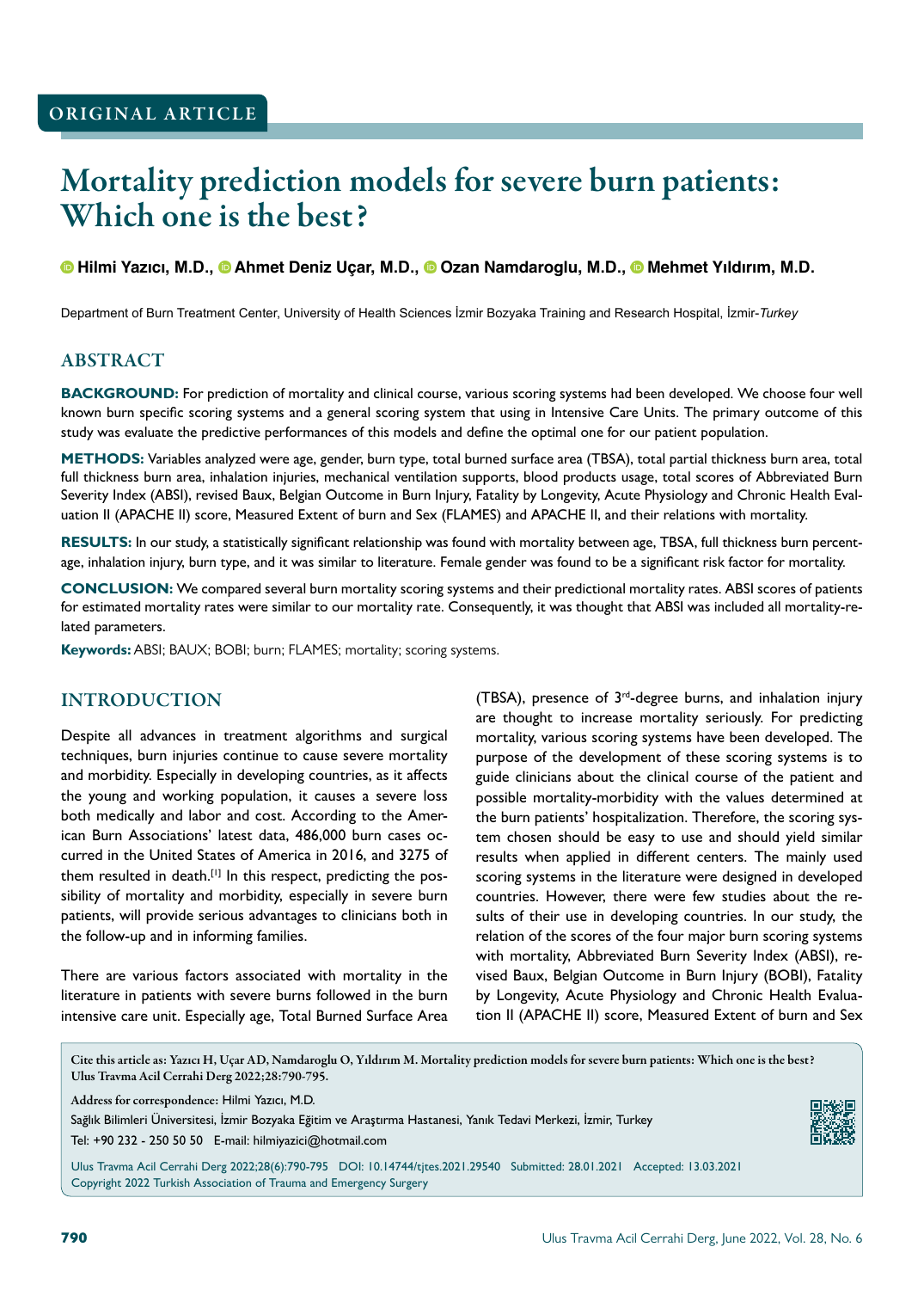(FLAMES) and APACHE II, and the comparison of predicted mortality with the observed mortality was examined.

## MATERIALS AND METHODS

University of Health Sciences Izmir Bozyaka Training and Research Hospital Burn Treatment Center, as the only burn treatment center in Western Turkey, undertakes the treatment of burn patients of a huge population. In our study, the data of all burn patients hospitalized in the Burn Treatment Center Intensive Care Unit between January 2016 and May 2019 were retrospectively analyzed. Three of the 385 patients were isolated carbon monoxide poisoning and excluded from the study due to the absence of burn wounds on the body surface. The age, sex, TBSA, burn depth (partial thickness burn-full thickness burn), burn types under four groups (flame [thermal injury], electricity, scalding, and chemical), presence of inhalation damage, and blood transfusion data of the 382 patients in total, with the APACHE II, FLAMES, BOBI, ABSI, and rBAUX scores at the time of admission were retrospectively determined. Their relationship with mortality was examined. To determine inhalation damage, history of burn (fire in a closed area, inhalation of chemical gasses, etc.), clinical findings such as burned nasal hair or carbonic crum in the oral cavity, coarsed noise evaluated, also an endoscopic larynx examination was performed. TBSAs of the patients were calculated according to the Lund-Browder scheme. Fluid resuscitations were adjusted according to the sufficient urine output (0.5 cc/hour) after the first 24 h was calculated with the Parkland formula.

This study was approved by the Ethics Committee of the University of Health Sciences, Izmir Bozyaka Training and Research Hospital (decision date: 11.09.2019 no: 7).

Based on the scores of the mortality scoring systems, estimated mortality predictions were calculated following the original literature:

APACHE in 1984, is still used in intensive care units to determine the physiological status of patients.[2] It consists of 12 different parameters and is obtained the data within the first 24 h. The disadvantage is that it is not specific to burn patients and is difficult to calculate.

## **BAUX**

BAUX while the BAUX scoring system, when it was first defined in 1961, it only included the burned surface area and age criteria, was revised in 2010 and took its final form with the addition of inhalation damage. BAUX score: Age + TBSA + 17 \* (If there is inhalation damage). Estimated mortality values are calculated according to the BAUX score.<sup>[3]</sup>

#### BOBI

It was developed by six different burn treatment centers in Belgium to predicting mortality.<sup>[4]</sup> It also includes TBSA, age, and inhalation injury and uses them for prediction. Its difference from BAUX that it has cut-off values for each parameter, and it has prediction values for each of them.

## FLAMES

That prediction model is a combination of APACHE II score, TBSA, age, and sex.[5] The model uses each parameter crossing with a constant value to find the FLAMES score. Using this score, we get the predicted mortality values of burn patients.

## ABSI

This index was published in 1982.<sup>[6]</sup> The model considers TBSA, age, sex, presence of inhalation injury, and presence of full-thickness burns. All factors give points to calculate the total ABSI score. The total scores resulting in six categories and gives us the probability of survival for each category. Prediction formulas of all scoring systems are shown in Table 1.

## APACHE II

This prediction system, which was defined by revising

**Table 1.** Mortality prediction formulas of scoring systems

SPSS version 24.0 (Spss inc. IBM, Chicago, US) was used for statistical analysis. Mean, median, standard deviation, and min-max values were used for descriptive data. The stu-

| <b>Table 1.</b> Professive prediction formulas of scoring systems |                                                                              |  |  |  |
|-------------------------------------------------------------------|------------------------------------------------------------------------------|--|--|--|
| <b>APACHE II</b>                                                  | Probability of Death = $e^{Logit}/(1+e^{Logit})$                             |  |  |  |
|                                                                   | Logit = $-3.517+(A$ packet ll)*0.146                                         |  |  |  |
| <b>Revised BAUX</b>                                               | Probability of Death = e-8.8163+(0.0775*rBaux) / 1 + e-8.8163+(0.0775*rBaux) |  |  |  |
| <b>BOBI</b>                                                       | Probability of Death = $ex/l+ex$                                             |  |  |  |
|                                                                   | Formula: $X = -6.3303 + 0.048*$ age + 0.0691*TBSA +1,1691*inhalation injury  |  |  |  |
| <b>ABSI</b>                                                       | Probability of Death = $1/1 + e^{-2s}$                                       |  |  |  |
|                                                                   | $S = BO + BI \times (ABSI Score)$                                            |  |  |  |
| <b>FLAMES</b>                                                     | Probability of Death= $e^{(FLAMES)}/(1 + e^{(FLAMES)})$                      |  |  |  |

APACHE II: Acute Physiology and Chronic Health Evaluation II; BOBI: Belgian Outcome in Burn Injury; ABSI: Abbreviated Burn Severity Index; FLAMES: Fatality by Longevity, APACHE II score, Measured Extent of burn and Sex; TBSA: Total Burned Surface Area.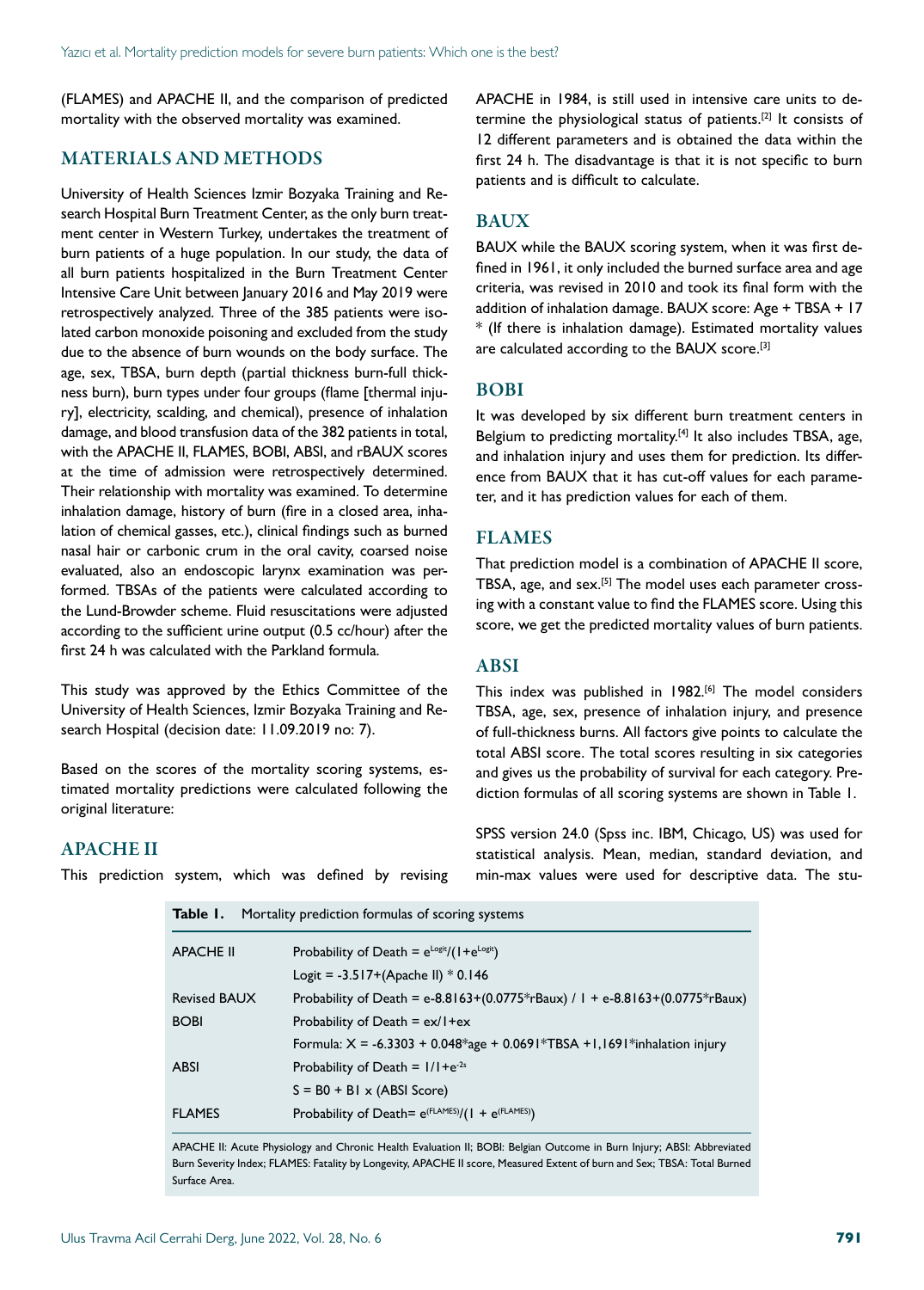dent's t-test was used for the analysis of continuous quantitative variables, and the Mann–Whitney U test was used for non-parametric data analysis. The  $\chi^2$  test was used to compare qualitative data. Receiver Operator Characteristics (ROC) analysis was performed to determine the determinant power of scoring systems on mortality. Area under the curve (AUC) was used to determine false positives and negativities. AUC values greater than 0.9 were evaluated as a high accuracy rate, between 0.7 and 0.9 as a medium degree, between 0.5 and 0.7 as low accuracy value, and below 0.5 as unexpected findings.

## **RESULTS**

The median age of 382 patients was 40 (11–99), 79 (21%) of them were female. The median TBSA of patients was 26% (0–100). The inhalation injury rate of patients was 19% (n=72). Burn types were divided into four groups, and the most common type of burn was fire injuries (69%). There were 105 mortalities (27.5%). Predicting factors were examined under two categories: survivors and non-survivors. As expected before, the non-survivors group had older median age (57 vs. 36), greater TBSA (52% vs. 20%), and a higher inhalation injury rate (45% vs. 9%). Although there was no statistically significant difference between the two groups' partial thickness burned area, the non-survivors group had a higher full-thickness burned area: 10% (0–62) versus 36% (4–100) (p<0.001). Fire injuries had a statistically significant higher risk for mortality (p<0.001). We used blood products more often than non-survivors (45%). A total of 100 patients needed mechanical ventilation support, and only 8 (8%) of them survived (Table 2).

All five mortality prediction models had a higher score for the patients who were non-survivors, as expected (Table 3). To determine predictive performances, a ROC curve

|                                          | Total $(n=382)$  | Survivors (n=277) | Non-Survivors (n=105) | p       |
|------------------------------------------|------------------|-------------------|-----------------------|---------|
| Age (years) (Median)                     | $40$ (11-99)     | $36(11-85)$       | 57 (16-99)            | < 0.001 |
| Gender F/M, n (%)                        | 79 (21)/303 (79) | 41 (52)/236 (78)  | 38 (48)/67 (22)       | < 0.001 |
| Burn type                                |                  |                   |                       |         |
| Fire $(\%)$                              | $(n=265)$ (69)   | 174(65)           | 91(35)                | < 0.001 |
| Electrical (%)                           | $(n=72)$ (19)    | 64 (89)           | 8(11)                 |         |
| Scaled (%)                               | $(n=34)$ (9)     | 28(83)            | 6(17)                 |         |
| Chemical (%)                             | $(n=11)$ (2)     | 11(100)           | $\mathbf 0$           |         |
| TBSA % (Median)                          | $26(0-100)$      | $20(1-82)$        | $52(5-100)$           | < 0.001 |
| Inhalation injury (%)                    | 72 (19)          | 25(9)             | 47 (45)               | < 0.001 |
| Burn depth (Median) (Min-Max)            |                  |                   |                       |         |
| Partial-Thickness (%)                    | $16(1-82)$       | $16(1-82)$        | $23(1-72)$            | 0.343   |
| Full-Thickness (%)                       | $15(0-100)$      | $10(0-62)$        | $36(4-100)$           | < 0.001 |
| Blood transfusion (%)                    | 76 (20)          | 29(12)            | 47 (45)               | < 0.001 |
| Mechanical ventilation <sup>**</sup> (%) | 100(26)          | 8(2)              | 92(81)                | < 0.001 |

TBSA: Total burned surface area. \*\*Mechanical ventilation support minimum 24 hours.

| Total $(n=382)$  | Survivor $(n=277)$ |                     | Non-Survivor (n=105) |                  | p       |
|------------------|--------------------|---------------------|----------------------|------------------|---------|
| <b>Scores</b>    | Mean±SD            | Median (Min-Max)    | Mean±SD              | Median (Min-Max) |         |
| <b>APACHE II</b> | $9.57 \pm 4.36$    | $9(2-38)$           | $17.1 \pm 6.2$       | $16(6-33)$       | < 0.001 |
| <b>FLAMES</b>    | $-4.2 \pm 1.9$     | $-4.4$ $(-7.9-8.6)$ | $0.9 \pm 2.8$        | $0.5$ (-4.5-8.4) |         |
| <b>BAUX</b>      | $62.4 \pm 21.8$    | $62(17-164)$        | $115.7 \pm 26.6$     | $112(44-189)$    |         |
| <b>BOBI</b>      | $1.2 \pm 1.3$      | $1(0-7)$            | $4.5 \pm 2$          | $4(1-10)$        |         |
| <b>ABSI</b>      | $5.9 \pm 1.8$      | $6(2-16)$           | $10.7 \pm 2.3$       | $11(5-17)$       |         |

APACHE II: Acute Physiology and Chronic Health Evaluation II; BOBI: Belgian Outcome in Burn Injury; ABSI: Abbreviated Burn Severity Index; FLAMES: Fatality by Longevity, APACHE II score, Measured Extent of burn and Sex; TBSA: Total Burned Surface Area; SD: Standard deviation.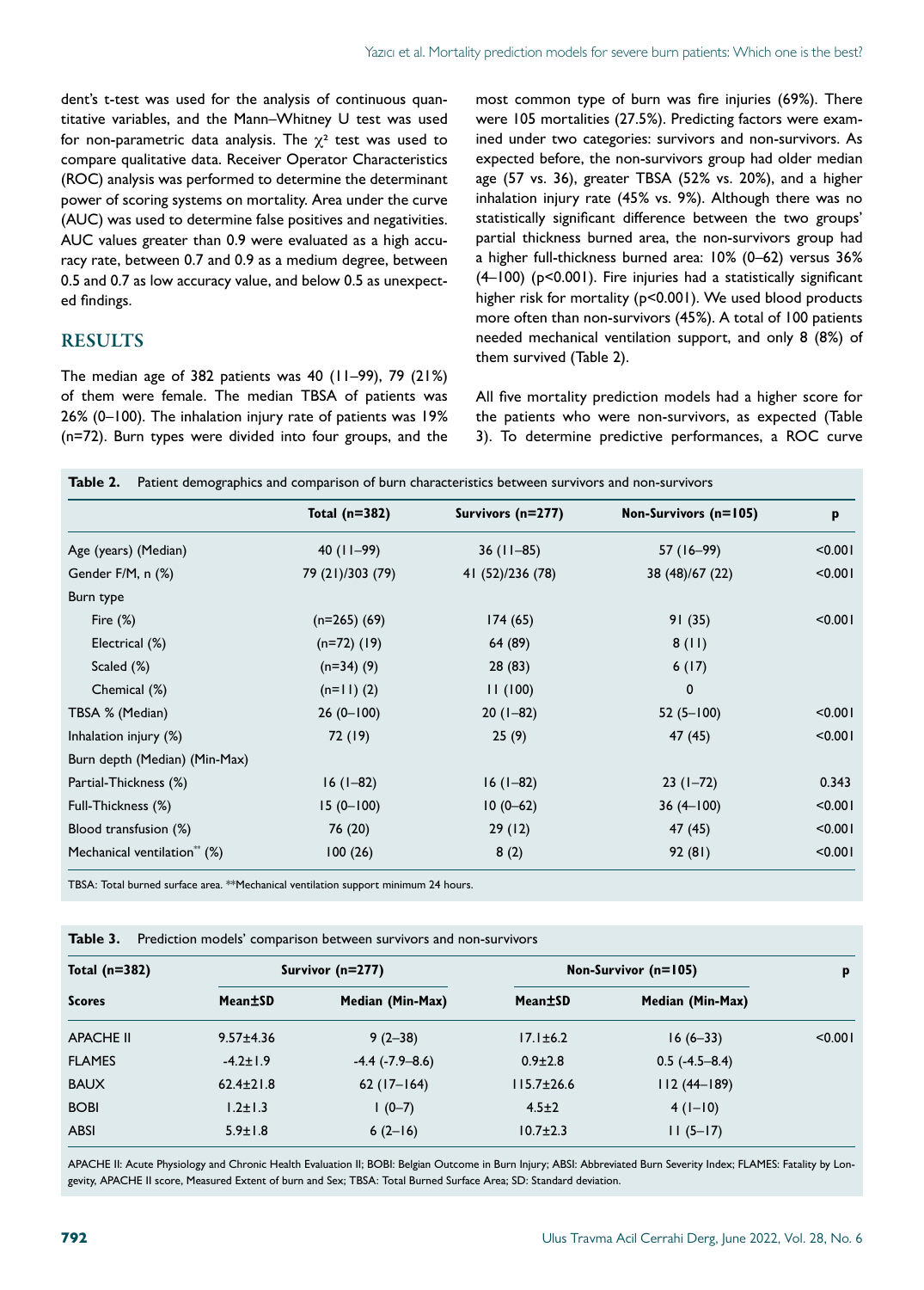| Table 4.         | Receiver operating characteristic curve analyzes |                  |                 |                                    |                    |  |
|------------------|--------------------------------------------------|------------------|-----------------|------------------------------------|--------------------|--|
|                  | <b>Sensivity</b>                                 | <b>Specifity</b> | <b>AUC±SE</b>   | Asymptotic 95% Confidence Interval |                    |  |
|                  |                                                  |                  |                 | <b>Lower Bound</b>                 | <b>Upper Bound</b> |  |
| <b>APACHE II</b> | 0.72                                             | 0.83             | $0.86 \pm 0.02$ | 0.82                               | 0.90               |  |
| <b>FLAMES</b>    | 0.89                                             | 0.87             | $0.95 \pm 0.01$ | 0.93                               | 0.97               |  |
| <b>BAUX</b>      | 0.91                                             | 0.85             | $0.94 \pm 0.01$ | 0.92                               | 0.97               |  |
| <b>BOBI</b>      | 0.87                                             | 0.85             | $0.91 \pm 0.01$ | 0.88                               | 0.94               |  |
| <b>ABSI</b>      | 0.95                                             | 0.80             | $0.94 \pm 0.01$ | 0.92                               | 0.97               |  |

APACHE II: Acute Physiology and Chronic Health Evaluation II; BOBI: Belgian Outcome in Burn Injury; ABSI: Abbreviated Burn Severity Index; FLAMES: Fatality by Longevity, APACHE II score, Measured Extent of burn and Sex; TBSA: Total Burned Surface Area; AUC: Area Under the Curve; SE: Standart eror.

analysis was performed to calculate the discriminative values (Fig. 1). All four burn-specific prediction models were shown high accuracy with AUC over 0.9. FLAMES score had the highest AUC of 0.95±0.01, followed by both ABSI and rBAUX scores with an AUC of 0.94±0.01. BOBI model had the lowest AUC of 91±0.01. APACHE II score, that the only predicting model for general ICUs, had moderate accuracy with an AUC of 0.86±0.02 to discriminate mortality of burn patients (Table 4).

Based on the original cohort, estimated mortality predictions for each scoring model were calculated. APACHE II gave the most different result for mortality prediction, as expected. ABSI model predicted mortality the most similar to observed mortality (28.9%). FLAMES, rBAUX, and BOBI estimated lower mortality rates than the observed mortality. Only ABSI had no statistically significant difference with observed mortality (p=0.342). All three burn-specific models and APACHE II's prediction had a statistically significant difference (p<0.001) (Table 5).



**Figure 1.** Receiver operating characteristic curves for prediction models.

| Table 5.<br>Mortality predictions of scoring systems and<br>comparison with observed mortality |             |                                 |         |  |  |
|------------------------------------------------------------------------------------------------|-------------|---------------------------------|---------|--|--|
| $n = 382$                                                                                      |             | <b>Prediction of mortalitiy</b> |         |  |  |
|                                                                                                | Mean $(\%)$ | Median (min-max)                |         |  |  |
| <b>APACHE II</b>                                                                               | 16.9        | $11.3(3.8 - 88.4)$              | < 0.001 |  |  |
| <b>FLAMES</b>                                                                                  | 19.8        | $2.7(0.03 - 99.9)$              |         |  |  |
| <b>BAUX</b>                                                                                    | 17.8        | $4(0.05 - 99.7)$                |         |  |  |
| <b>BOBI</b>                                                                                    | 23          | $9.5(0.4 - 98.9)$               |         |  |  |
| <b>ABSI</b>                                                                                    | 28.9        | $20(1-100)$                     | 0.342   |  |  |

APACHE II: Acute Physiology and Chronic Health Evaluation II; BOBI: Belgian Outcome in Burn Injury; ABSI: Abbreviated Burn Severity Index; FLAMES: Fatality by Longevity, APACHE II score, Measured Extent of burn and Sex.

#### DISCUSSION

Observed mortality: %27.5.

Although many studies were comparing scoring models used for mortality prediction in burn patients, their superiority to each other could not be clearly demonstrated. With the common consensus in the literature, age and TBSA are used as mortality factors in all models. The models' differences are the presence of 3<sup>rd</sup>-degree burns, the presence of inhalation injury, and sex parameters. Therefore, in the study, we aimed to explain the estimated mortality expectation differences between the models by revealing the mortality relations of these parameters containing differences.

The mortality number observed in patients hospitalized in the Burn Intensive Care unit included in the study was 105 (27.5%). There are studies in which the mortality rate is similar, as well as studies in which it is lower and higher.<sup>[7,8]</sup> Similar to all the literature, in our study, a statistically significant relationship was found between age and mortality ( $p$ <0.001).<sup>[9,10]</sup> This result supports that age should be included in scoring models. There is a consensus that TBSA is also associated with mortality.<sup>[11,12]</sup> The inhalation injury rate is 18.8% (72)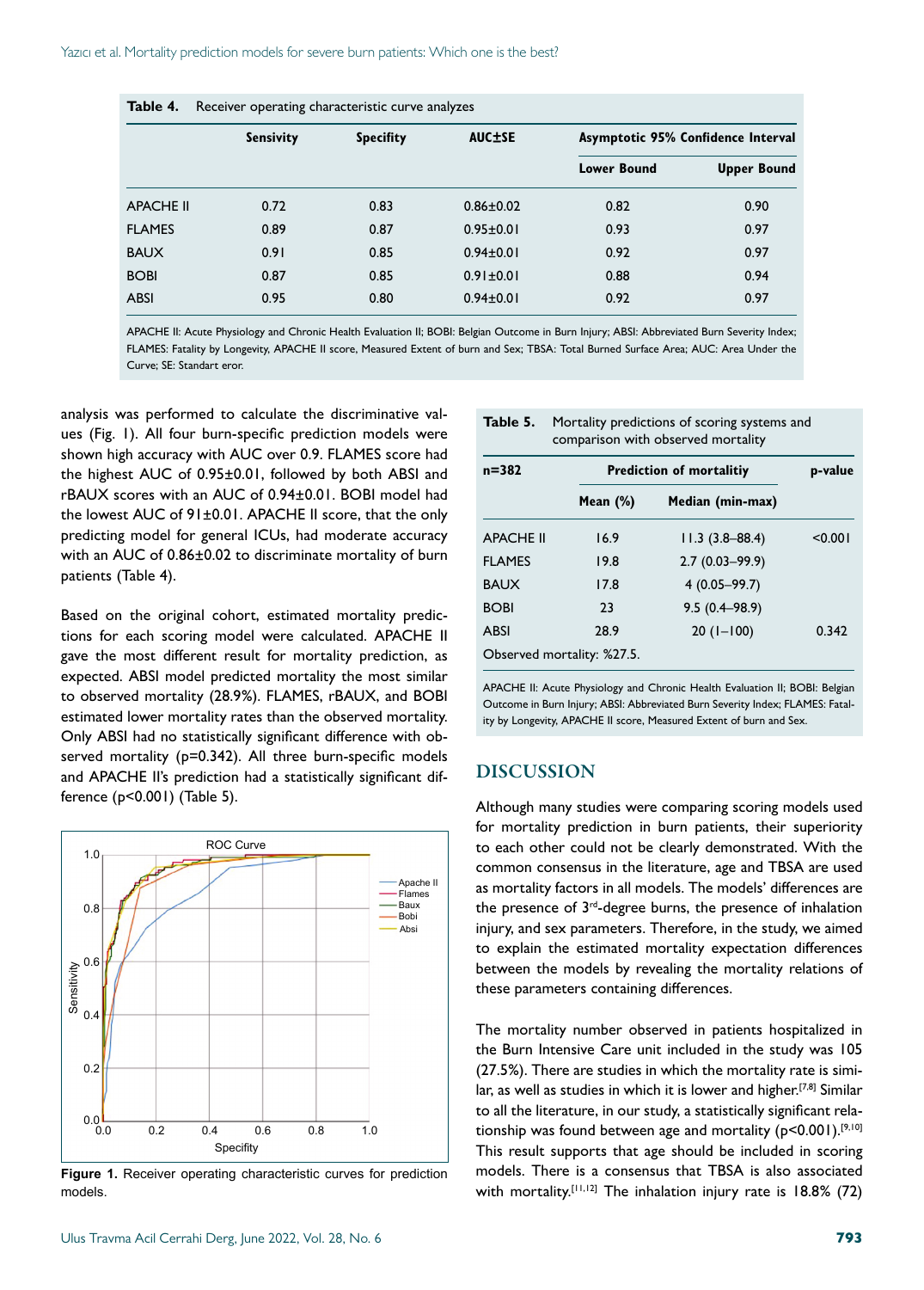of our patients and this is similar to the literature.<sup>[13]</sup> Burn patients with inhalation injury were statistically significantly higher than patients without mortality (p<0.001). It has been shown in almost all studies that the presence of inhalation damage is associated with mortality.<sup>[14,15]</sup> In our study, the relationship of full-thickness burns with mortality was determined, and there are studies with similar findings.<sup>[16]</sup> There is no consensus in the literature regarding the gender-mortality relationship. There are studies showing that there is no significant relationship between sex and mortality, as well as studies showing that female sex is a risk factor.<sup>[17,18]</sup> Some studies fought that the height of estrogen or the amount of adipose tissue in female sex may be factors that increase mortality. [19,20] When the distribution of burn types was examined, the flame burn was the most common (69%), and flame burns were found to have the highest mortality rates (p<0.001). Although a significant relationship was demonstrated with mortality in patients who received a blood transfusion and mechanical ventilator support (p<0.001), these parameters were thought to be a part of the treatment, not a mortality factor in patients with severe burns.

All prediction models were found to be significantly associated with mortality. There was a statistically significant difference between the scores of the surviving and non-living patients (p<0.001). FLAMES was demonstrated as the model with the highest AUC value, with 0.95 (±0.01). This number is similar to the original and different publications.[5,21] ABSI and rBAUX were the models with the highest AUC value (0.94±0.01) after FLAMES. For ABSI, our data had a higher AUC value than other studies in the literature.[22,23] Like Osler et al.,[3] where the original BAUX was revised in 2010, there were studies with similar results.<sup>[21]</sup> However, there were also publications achieving lower AUC values.<sup>[24]</sup> For BOBI, it was Blot et al.<sup>[4]</sup> where it was first published. For BOBI, the result was lower than the AUC value obtained in the first Blot et al.<sup>[4]</sup> study. It was thought that the mean TBSA value was only of 11% and the mortality rate 4.3% of burn patients in this study, might cause this difference. The lowest AUC value in the study was APACHE II's. Although it is not specific for burn patients, the value of 0.86±0.02 shows that APACHE II can give us important data about patients' physiological status with severe burns.

Among the all mortality prediction models, only ABSI predicted the best estimated mortality, which would not have a significant difference with the observed mortality. ABSI includes gender, full-thickness burns, and female gender parameters that are not common to all other scoring systems. All these three data show a statistically significant relationship with mortality in our patient population. Starting from this, the determination of ABSI as the model with the strongest mortality prediction overlaps with our data. The BOBI model was the model that predicted the most similar estimated mortality after ABSI. Although the burn cases in the original cohort were different from the population in this study, it can be thought that it predicted better mortality rates than expected. The lack of gender parameters may have been effective in this model's different results. Despite the high predictive results in the original cohort, we had calculated an estimated 19.8% mortality prediction for FLAMES. Adding the male sex as a risk factor may be one of the reasons for the difference. However, we thought that the main reason for this difference is that inhalation injury was not used in the model. In addition, the fact that FLAMES gives this different result despite the high values in the ROC curve, a need for re-evaluation within the scope of the estimated mortality formula can be reviewed. rBAUX was found to be the most different predictor of mortality among burn specific models with the observed value. It was thought that the fact that full-thickness burns were not considered separately and the absence of a sex factor might lead to this result for rBAUX.

#### **Limitations**

There were a few limitations to this study. First, this was a retrospective study with the samples of a single Burn Treatment Center. In addition, only cases that were treated in BICU were used to find the results of all mortality prediction models. So, this might affect the models' prediction values. Nevertheless, this study could be a guide for following multicenter prospective studies.

#### Conclusion

Despite many studies, a consensus could not be reached regarding the advantages of mortality scoring models over each other. According to the results in the literature, it has been observed that the parameters excluding TBSA, age, and inhalation damage, may differ depending on the centers' patient population. ABSI system was the most useful predicting model for our patient group that seemed in the current study. Therefore, it will be more beneficial to decide on the best model for predicting their patients' clinical status.

#### Acknowledgment

We would like to thank to Prof.Dr Hülya Ellidokuz and Dr. Asım Leblebici for their priceless support for statistical analysis and their precious advices for all study.

**Ethics Committee Approval:** This study was approved by the İzmir Bozyaka Training and Research Hospital Clinical Research Ethics Committee (Date: 11.09.2019, Decision No: 07).

**Peer-review:** Internally peer-reviewed.

**Authorship Contributions:** Concept: H.Y., A.D.U.; Design: H.Y., A.D.U.; Supervision: A.D.U., M.Y.; Resource: H.Y., O.N.; Data: H.Y., M.Y.; Analysis: H.Y., O.N.; Literature search: H.Y., O.N.; Writing: H.Y., M.Y.; Critical revision: A.D.U., M.Y., O.N.

**Conflict of Interest:** None declared.

**Financial Disclosure:** The authors declared that this study has received no financial support.